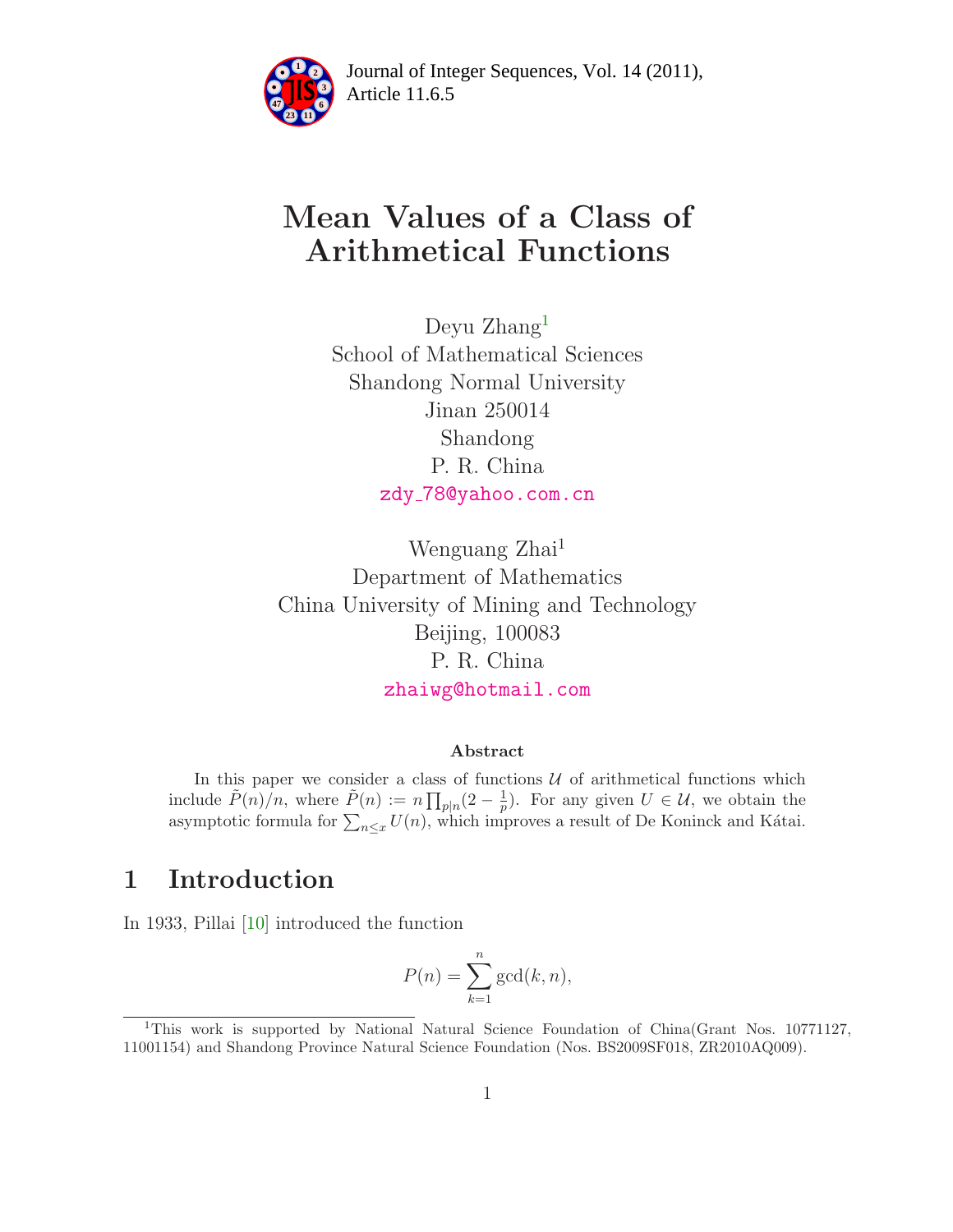and proved that

$$
P(n) = \sum_{d|n} d\varphi(n/d), \quad \text{and} \quad \sum_{d|n} P(d) = nd(n) = \sum_{d|n} \sigma(d)\varphi(n/d),
$$

where  $\varphi$  is Euler's function,  $d(n)$  and  $\sigma(n)$  denote the number of divisors of n and the sum of the divisors of n respectively. Many authors investigated the properties of  $P(n)$ , see [\[2](#page-7-1), [3](#page-7-2), [4](#page-7-3), [5](#page-7-4), [6](#page-7-5), [10](#page-7-0), [13\]](#page-7-6); it is Sloane's sequence [A018804.](http://oeis.org/A018804) Chidambaraswamy and Sitara-machandrarao [\[6\]](#page-7-5) showed that, given an arbitrary  $\epsilon > 0$ ,

$$
\sum_{n \le x} P(n) = e_1 x^2 \log x + e_2 x^2 + O(x^{1+\theta+\epsilon}),
$$

<span id="page-1-0"></span>where  $e_1, e_2$  are computable constants and  $0 < \theta < 1/2$  is some exponent contained in

$$
\sum_{n \le x} d(n) = x \log x + (2\gamma - 1)x + O(x^{\theta + \epsilon}).\tag{1}
$$

The asymptotic formula [\(1\)](#page-1-0) is the well-known Dirichlet divisor problem. The latest value of  $\theta$  is  $\theta = 131/416$  proved by Huxley [\[8\]](#page-7-7).

Tôth [\[12\]](#page-7-8) first defined the gcd-sum function over regular integers modulo  $n$  by the relation

$$
\tilde{P}(n) = \sum_{k \in \text{Reg}_n} \gcd(k, n),\tag{2}
$$

where  $\text{Reg}_n = \{k : 1 \leq k \leq n \text{ and } k \text{ is regular (mod } n)\}\$ , and proved that  $\tilde{P}(n)$  is multiplicative and for every  $n \geq 1$ ,

$$
\tilde{P}(n) = n \prod_{p|n} (2 - \frac{1}{p}).\tag{3}
$$

It is sequence [A176345](http://oeis.org/A176345) in Sloane's Encyclopedia. He also obtained the following asymptotic formula

$$
\sum_{n \le x} \tilde{P}(n) = \frac{x^2}{2\zeta(2)} (K_1 \log x + K_2) + O(x^{3/2} \delta(x)),\tag{4}
$$

<span id="page-1-1"></span>where  $K_1$  and  $K_2$  are certain constants and  $\delta(x)$  is given by

$$
\delta(x) = \exp(-A(\log x)^{3/5}(\log \log x)^{-1/5}).
$$

Zhang and Zhai [\[15\]](#page-7-9) showed that the estimate of  $\sum_{n\leq x} \tilde{P}(n)$  is closely related to the squarefree divisor problem and improved the error term of  $\overline{4}$ ) under RH.

De Koninck and Kátai [\[7\]](#page-7-10) introduced two wide classes of arithmetical functions  $\mathcal{R}$  and U, the first of which includes the function  $P(n)/n$ , and the second of which includes  $P(n)/n$ . More precisely, the class  $\mathcal R$  is made of the following functions R. Firstly let  $\gamma(n)$  denote the kernel of  $n \geq 2$ , that is  $\gamma(n) = \prod_{p|n} p$  (with  $\gamma(1) = 1$ ). Then, given an arbitrary positive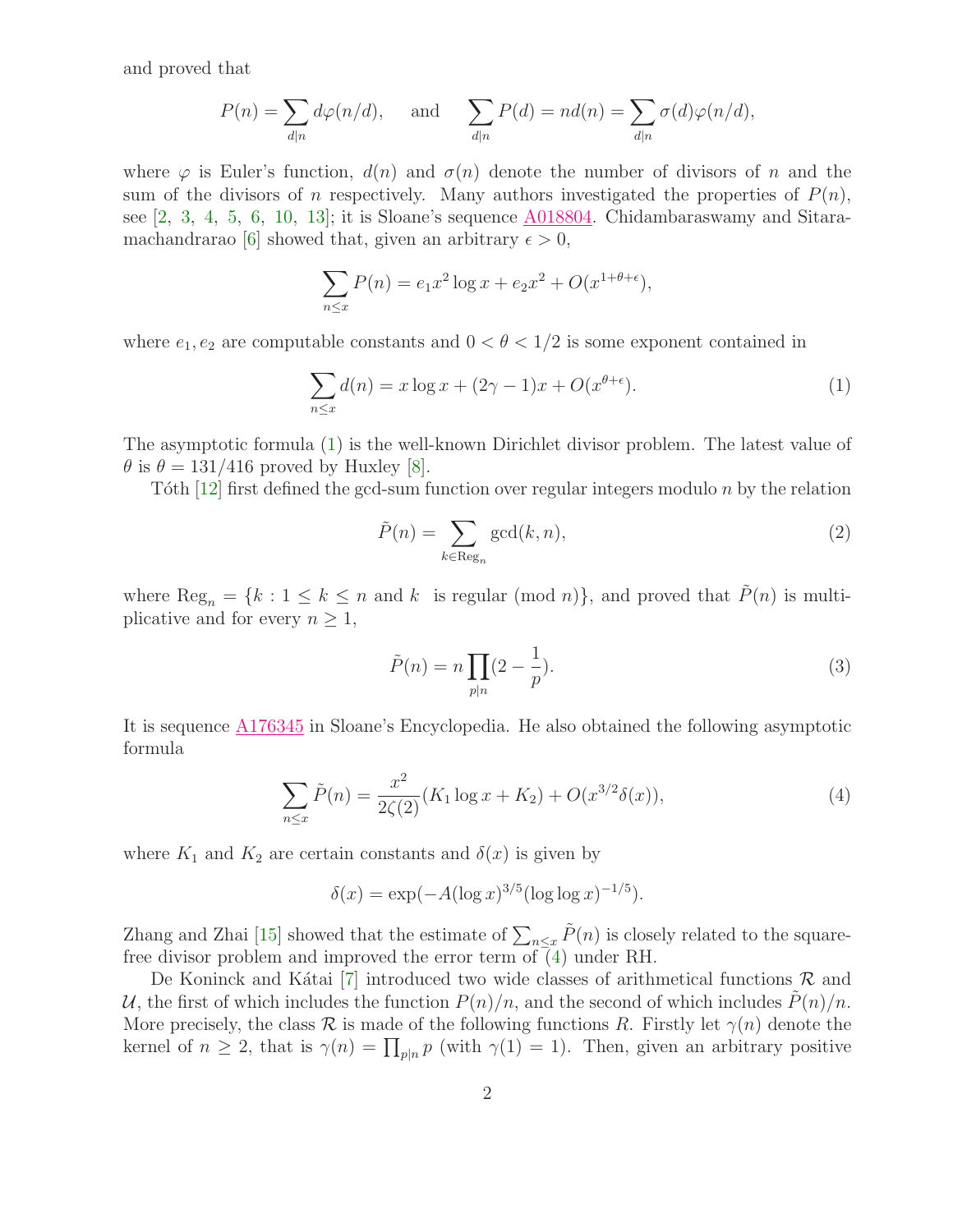constant c, an arbitrary real number  $\alpha > 0$  and a multiplicative function  $\kappa(n)$  satisfying  $|\kappa(n)| \leq \frac{c}{\gamma(n)^\alpha}$  for all  $n \geq 2$ , let  $R \in \mathcal{R}$  be defined by

$$
R(n) = R_{\kappa,c,\alpha}(n) := d(n) \sum_{d||n} \kappa(d) = d(n) \prod_{p^a||n} (1 + \kappa(p^a)).
$$
 (5)

It is easily seen that if we let  $\kappa(p^a) = -\frac{a/(a+1)}{n}$  $\frac{n+1}{p}$ , then the corresponding function  $R(n)$  is precisely  $P(n)/n$ .

De Koninck and Kátai [\[7\]](#page-7-10) showed that

$$
T(x) := \sum_{n \le x} R(n) = A_0 x \log x + B_0 x + O(x^{\beta + \epsilon}),
$$
\n(6)

with

$$
\beta = \begin{cases} \theta, & \text{if } \alpha \ge 1 - \theta; \\ 1 - \alpha, & \text{if } \alpha < 1 - \theta; \end{cases}
$$

where  $\theta$  is the exponent in [\(1\)](#page-1-0),  $A_0$ ,  $B_0$  are certain constants.

As for the class of functions  $\mathcal{U}$ , it is made of the functions

$$
U(n) = U_{h,c,\alpha}(n) := 2^{\omega(n)} \sum_{d|n} h(d),
$$

where  $\omega(n)$  stands for the number of distinct prime factors of n, and h is a multiplicative function satisfying  $|h(n)| \leq \frac{c}{\gamma(n)^{\alpha}}$  for all  $n \geq 2$ . It is easily seen that by taking  $h(p) = -\frac{1}{2p}$  $_{2p}$ and  $h(p^a) = 0$ , for  $a \geq 2$ , we obtain the particular case  $U(n) = \tilde{P}(n)/n$ . De Koninck and Kátai  $[7]$  proved that

$$
S(x) := \sum_{n \le x} U(n) = t_1 x \log x + t_2 x + O(\frac{x}{\log x}),\tag{7}
$$

<span id="page-2-0"></span>where  $t_1, t_2$  are certain constants.

In this paper, we shall prove the following

**Theorem 1.** Suppose  $0 \leq \alpha < 1$ . Then we have

$$
S(x) = t_1 x \log x + t_2 x + O(x^{1-\alpha+\epsilon} + x^{1/2+\epsilon}).
$$
\n(8)

Remark 2. (i) From our proof we see that the evaluation of  $S(x)$  is closely related to the distribution of the zeros of the Riemann zeta function. The exponent 1/2 can be reduced to  $4/11$  if RH is true.

(ii) The exponent  $1-\alpha$  $1-\alpha$  in the error term of Theorem 1 is best possible when  $\alpha$  is small. For example, if we take  $h(n) = n^{-\alpha}$  with  $0 < \alpha < 1/2$ , then our proof with slight modifications yields

$$
\sum_{n \le x} U(n) = t_1 x \log x + t_2 x + t_3 x^{1-\alpha} \log x + t_4 x^{1-\alpha} + O(x^{1/2+\epsilon}).
$$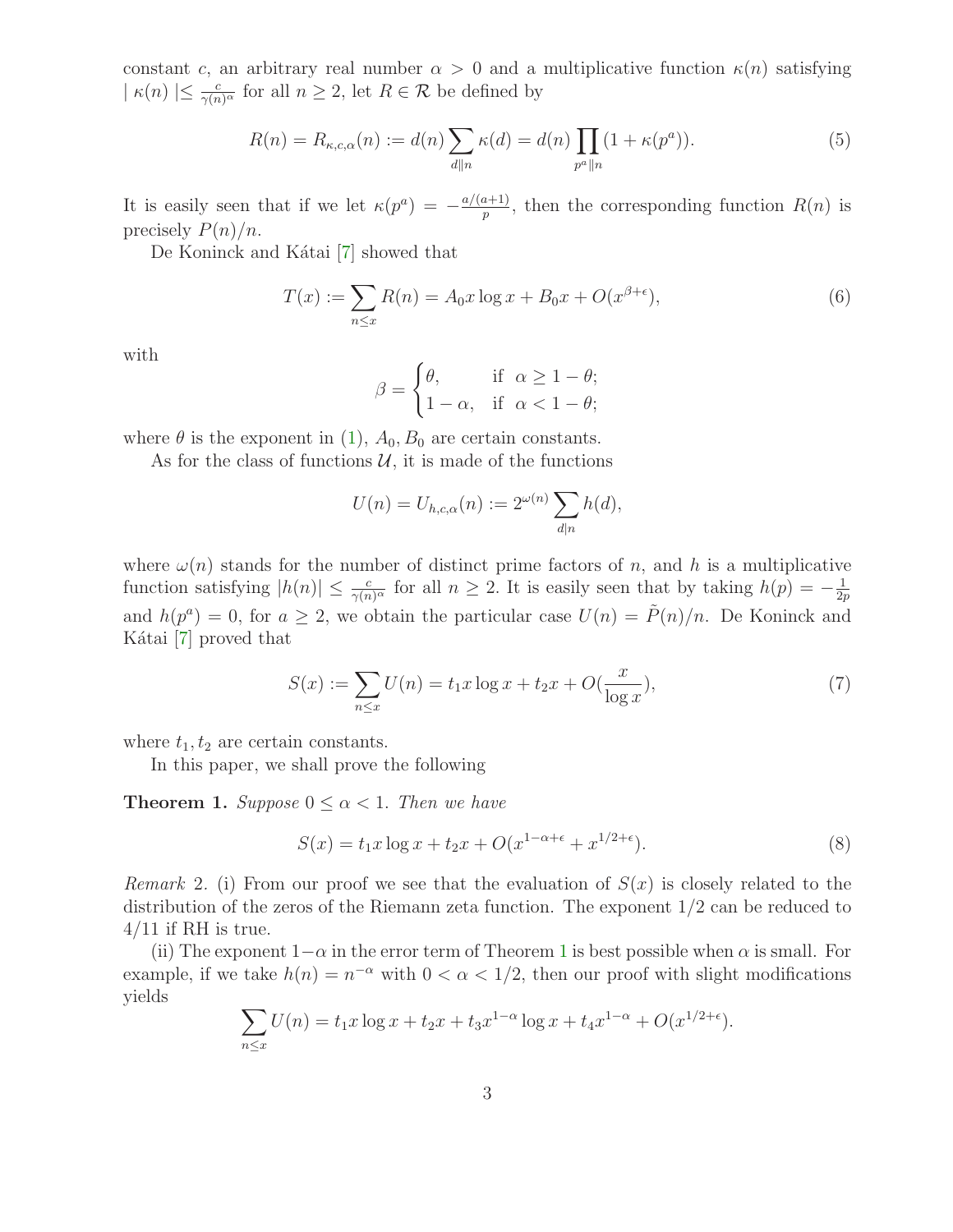<span id="page-3-0"></span>We are also interested in the short interval case. In this case, the restrictions on  $\alpha$  and RH can be removed. Actually, we have the following Theorem [3.](#page-3-0)

**Theorem 3.** Suppose [\(1\)](#page-1-0) holds for  $1/4 < \theta < 1/3$ . Then for  $x^{\theta+2\epsilon} \leq y \leq x$ , we have

$$
\sum_{x < n \le x+y} U(n) = H(x+y) - H(x) + O(yx^{-\frac{\epsilon}{2}} + x^{\theta + \epsilon}),\tag{9}
$$

where  $H(x) = t_1 x \log x + t_2 x$ .

### 2 Preliminary Lemmas

<span id="page-3-1"></span>**Lemma 4.** Let s be a complex number with  $\Re s > 1$ . Then

$$
\sum_{n=1}^{\infty} \frac{U(n)}{n^s} = \frac{\zeta^2(s)}{\zeta(2s)} G(s),
$$

where  $G(s)$  can be written as a Dirichlet series  $G(s) = \sum_{n=0}^{\infty}$  $n=1$  $g(n)$  $\frac{n^{(n)}}{n^s}$ , which is absolutely convergent for  $\Re s > 1 - \alpha$ . Moreover  $g(n)$  satisfies  $|g(n)| \ll n^{-\alpha + \epsilon}$ .

*Proof.* For  $\Re s > 1$ , by Euler product representation we have

$$
F(s) := \sum_{n=1}^{\infty} \frac{U(n)}{n^{s}} = \prod_{p} \left( 1 + \sum_{\beta=1}^{\infty} \frac{U(p^{\beta})}{p^{\beta s}} \right),
$$

where  $U(p^{\beta}) = 2(1 + h(p) + \cdots + h(p^{\beta})), \beta \ge 1$ . Thus

$$
1 + \sum_{\beta=1}^{\infty} \frac{U(p^{\beta})}{p^{\beta s}} = 1 + \sum_{\beta=1}^{\infty} \frac{2}{p^{\beta s}} + 2 \sum_{\beta=1}^{\infty} p^{-\beta s} \sum_{j=1}^{\beta} h(p^{j})
$$
  
= 
$$
\frac{1 - p^{-2s}}{(1 - p^{-s})^2} + 2 \sum_{\beta=1}^{\infty} p^{-\beta s} \sum_{j=1}^{\beta} h(p^{j})
$$
  
= 
$$
\frac{1 - p^{-2s}}{(1 - p^{-s})^2} \times \left(1 + \frac{2(1 - p^{-s})^2}{1 - p^{-2s}} \sum_{\beta=1}^{\infty} p^{-\beta s} \sum_{j=1}^{\beta} h(p^{j})\right),
$$

hence we get

$$
\sum_{n=1}^{\infty} \frac{U(n)}{n^s} = \frac{\zeta^2(s)}{\zeta(2s)} G(s),
$$

where

$$
G(s) = \prod_{p} \left( 1 + \frac{2(1 - p^{-s})^2}{1 - p^{-2s}} \sum_{\beta=1}^{\infty} p^{-\beta s} \sum_{j=1}^{\beta} h(p^j) \right).
$$

From the above formula, it is easy to see that  $G(s)$  can be expanded to a Dirichlet series  $G(s) = \sum_{n=1}^{\infty}$  $g(n)$  $\frac{f(n)}{n^s}$ , which is absolutely convergent for  $\Re s > 1 - \alpha$ , if we notice that  $|h(p)| \leq \frac{c}{p^{\alpha}}$ .  $n=1$ Therefore  $|g(n)| \ll n^{-\alpha+\epsilon}$ .  $\Box$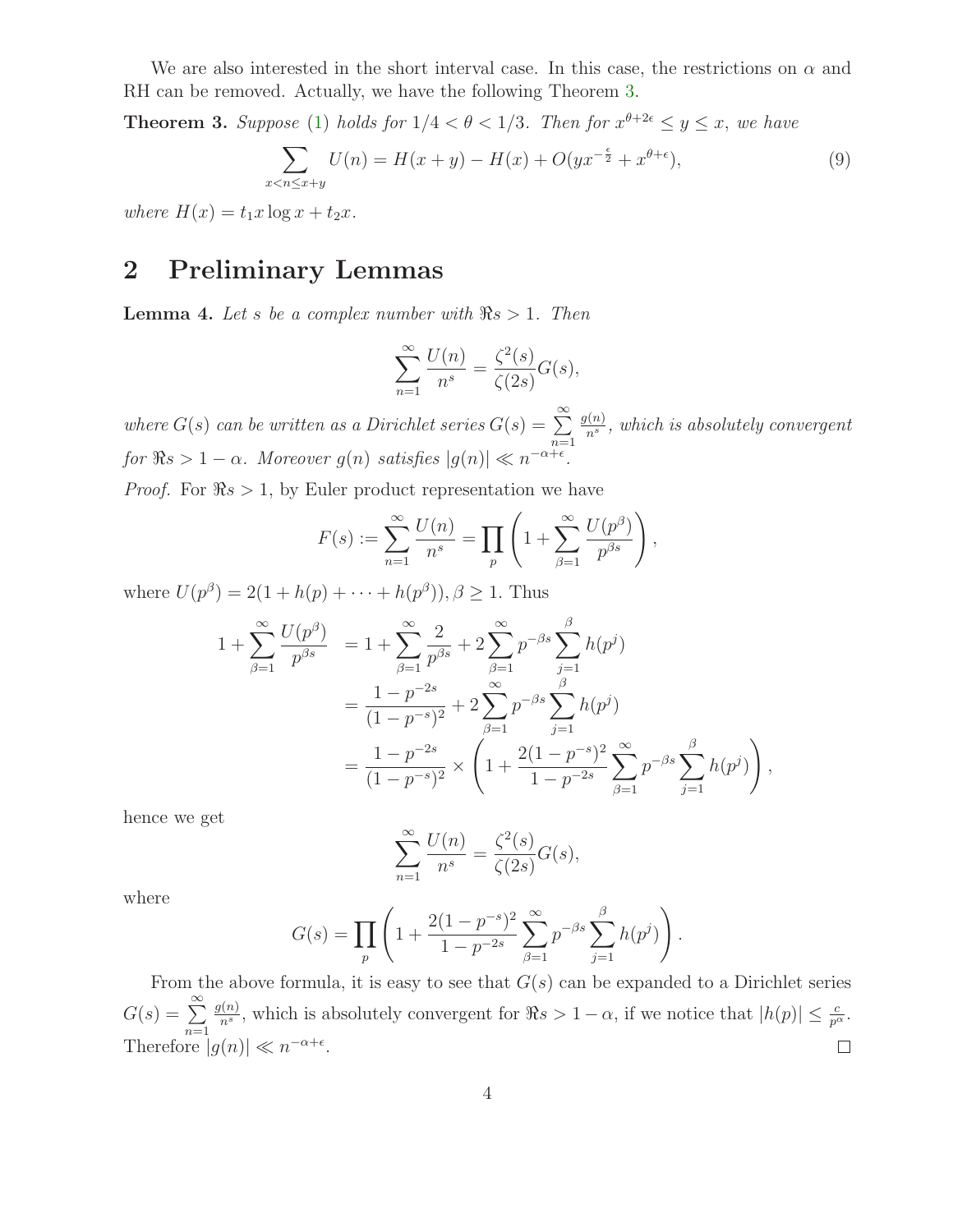<span id="page-4-0"></span>Lemma 5. Let

$$
\sum_{n=1}^{\infty} \frac{d^{(2)}(n)}{n^s} = \frac{\zeta^2(s)}{\zeta(2s)}, \quad \Re s > 1,
$$

where  $d^{(2)}(n)$  denote the number of square-free divisors of n. Then for any real numbers  $x \geq 1$ , we have

$$
D^{(2)}(x) := \sum_{n \le x} d^{(2)}(n) = c_1 x \log x + c_2 x + \Delta^{(2)}(x)
$$

with  $\Delta^{(2)}(x) = O(x^{1/2} \log x)$ , where

$$
c_1 = \frac{1}{\zeta(2)}, \quad c_2 = \frac{2\gamma - 1}{\zeta(2)} - \frac{2\zeta'(2)}{\zeta^2(2)}.
$$

Moreover, if RH is true, then  $\Delta^{(2)}(x) = O(x^{4/11+\epsilon}).$ 

<span id="page-4-1"></span>Proof. The first result is due to Mertens [\[9\]](#page-7-11) and the second one is due to Baker [\[1\]](#page-7-12).  $\Box$ Lemma 6.

$$
\sum_{n \le x} |g(n)| \ll x^{1-\alpha+\epsilon}.
$$

*Proof.* It follows from  $|g(n)| \ll n^{-\alpha+\epsilon}$ .

<span id="page-4-2"></span>**Lemma 7.** Let  $k \geq 2$  be a fixed integer,  $1 < y \leq x$  be large real numbers and

$$
\mathcal{A}(x,y;k,\epsilon) := \sum_{\substack{x < nm^k \leq x+y\\ m > x^{\epsilon}}} 1.
$$

Then we have

$$
\mathcal{A}(x, y; k, \epsilon) \ll yx^{-\epsilon} + x^{1/4}.
$$

Proof. This is Lemma 3 of Zhai [\[14\]](#page-7-13).

# 3 Proof of Theorem [1](#page-2-0)

Notice that

$$
\frac{\zeta^2(s)}{\zeta(2s)} = \sum_{\ell=1}^{\infty} \frac{d^{(2)}(\ell)}{\ell^s}, \quad G(s) = \sum_{m=1}^{\infty} \frac{g(m)}{m^s}.
$$
 (10)

By the Dirichlet convolution, we have

$$
\sum_{n \le x} U(n) = \sum_{m \ell \le x} g(m) d^{(2)}(\ell) = \sum_{m \le x} g(m) \sum_{\ell \le x/m} d^{(2)}(\ell),
$$

and Lemma [5](#page-4-0) applied to the inner sum gives

$$
\sum_{n \le x} U(n) = \sum_{m \le x} g(m) \left\{ \frac{c_1 x}{m} \log(\frac{x}{m}) + \frac{c_2 x}{m} + O\left((\frac{x}{m})^{1/2 + \epsilon}\right) \right\}
$$

 $\Box$ 

 $\Box$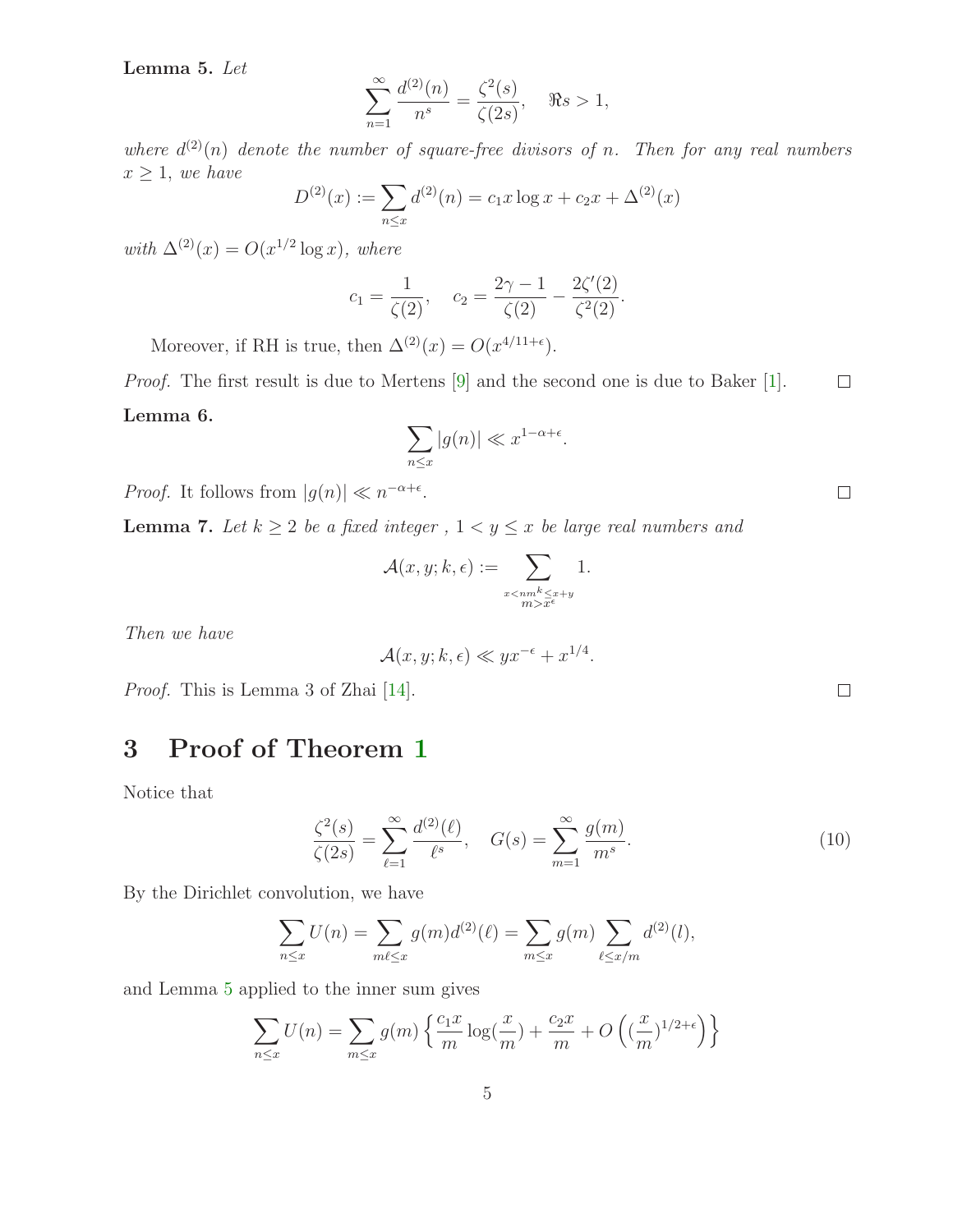$$
=c_1x\left\{\left(\log x+\frac{c_2}{c_1}\right)\sum_{m\leq x}\frac{g(m)}{m}-\sum_{m\leq x}\frac{g(m)\log m}{m}\right\}+O\left(x^{1/2+\epsilon}\sum_{m\leq x}\frac{|g(m)|}{m^{1/2+\epsilon}}\right)
$$

$$
=c_1x\left\{\left(\log x+\frac{c_2}{c_1}\right)\sum_{m=1}^{\infty}\frac{g(m)}{m}-\sum_{m=1}^{\infty}\frac{g(m)\log m}{m}+O(x^{-\alpha+\epsilon})\right\}+O\left(x^{1/2+\epsilon}\sum_{m\leq x}\frac{|g(m)|}{m^{1/2+\epsilon}}\right),
$$

if we notice by Lemma [6](#page-4-1) that both of the infinite series  $\sum_{m=1}^{\infty}$  $g(m)$  $\frac{(m)}{m}$ ,  $\sum_{m=1}^{\infty}$  $g(m)$  log m  $\frac{m}{m}$  are absolutely convergent, and

$$
\sum_{m>x} \frac{g(m)}{m} \ll x^{-\alpha + \epsilon}, \quad \sum_{m>x} \frac{g(m) \log m}{m} \ll x^{-\alpha + \epsilon}.
$$
 (11)

<span id="page-5-0"></span>Then we have

$$
\sum_{n\leq x} U(n) = t_1 x \log x + t_2 x + O(x^{1-\alpha+\epsilon}) + O\left(x^{1/2+\epsilon} \sum_{m\leq x} \frac{|g(m)|}{m^{1/2+\epsilon}}\right),\tag{12}
$$

where

$$
t_1 = \frac{1}{\zeta(2)} \sum_{m=1}^{\infty} \frac{g(m)}{m} = \frac{G(1)}{\zeta(2)},
$$
  
\n
$$
t_2 = \frac{1}{\zeta(2)} \left\{ (2\gamma - 1 - \frac{2\zeta'(2)}{\zeta(2)}) \sum_{m=1}^{\infty} \frac{g(m)}{m} - \sum_{m=1}^{\infty} \frac{g(m) \log m}{m} \right\}
$$
  
\n
$$
= \frac{1}{\zeta(2)} \left\{ (2\gamma - 1 - \frac{2\zeta'(2)}{\zeta(2)}) G(1) - G'(1) \right\}.
$$

By Lemma [6,](#page-4-1) we have

$$
\sum_{m\leq x} \frac{|g(m)|}{m^{1/2+\epsilon}} \leq \sum_{m\leq x} \frac{1}{m^{1/2+\alpha+\epsilon}} \leq \begin{cases} x^{\epsilon}, & \alpha \geq 1/2; \\ x^{1/2-\alpha+\epsilon}, & \alpha < 1/2, \end{cases}
$$

Theorem [1](#page-2-0) follows from the above estimates and Eq. [\(12\)](#page-5-0).

# 4 Proof of Theorem [3](#page-3-0)

By Lemma [4,](#page-3-1) we have

$$
U(n) = \sum_{n=n_1n_2n_3^2} d(n_1)g(n_2)\mu(n_3),
$$

<span id="page-5-1"></span>where  $d(n)$  is the divisor function. Then

$$
\sum_{x < n \le x+y} U(n) = \sum_{x < n_1 n_2 n_3^2 \le x+y} d(n_1) g(n_2) \mu(n_3) = \Sigma_1 + O\left(\Sigma_2 + \Sigma_3\right),\tag{13}
$$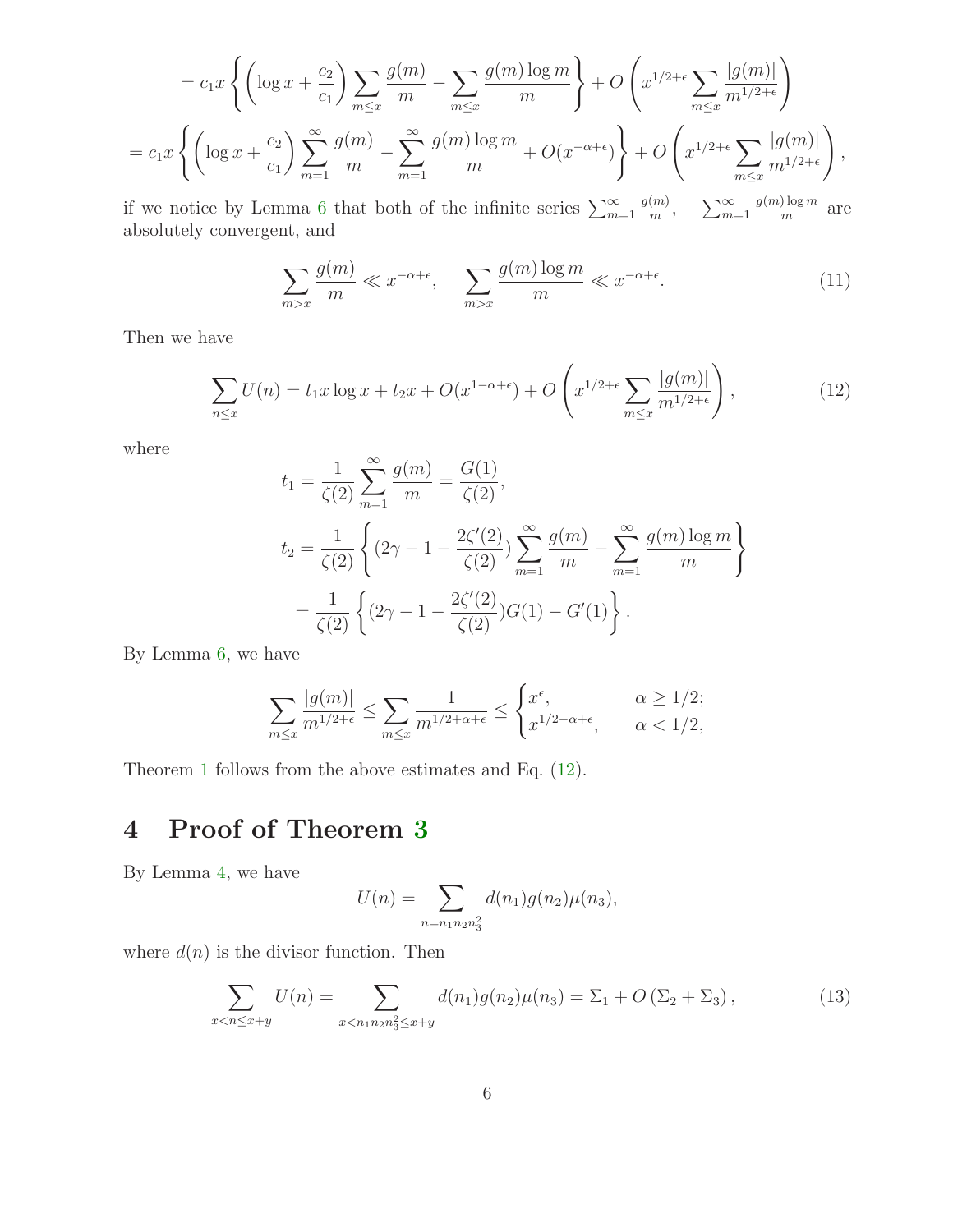where

$$
\Sigma_1 = \sum_{\substack{n_2 \le x^{\epsilon} \\ n_3 \le x^{\epsilon}}} g(n_2) \mu(n_3) \sum_{\substack{x \\ n_2 n_3^2 < n_1 \le \frac{x+y}{n_2 n_3^2}}} d(n_1),
$$
\n
$$
\Sigma_2 = \sum_{\substack{x < n_1 n_2 n_3^2 \le x+y \\ n_2 > x^{\epsilon}}} d(n_1) |g(n_2)|,
$$
\n
$$
\Sigma_3 = \sum_{\substack{x < n_1 n_2 n_3^2 \le x+y \\ n_3 > x^{\epsilon}}} d(n_1) |g(n_2)|.
$$

Recalling [\(1\)](#page-1-0), the inner sum in  $\Sigma_1$  is

$$
\frac{(x+y)}{n_2 n_3^2} \log \frac{(x+y)}{n_2 n_3^2} - \frac{x}{n_2 n_3^2} \log \frac{x}{n_2 n_3^2} + (2\gamma - 1) \frac{y}{n_2 n_3^2} + O\left(\frac{x^{\theta}}{n_2^{\theta} n_3^{2\theta}}\right)
$$
  
= 
$$
\frac{(x+y) \log(x+y) - x \log x}{n_2 n_3^2} - y \frac{\log(n_2 n_3^2)}{n_2 n_3^2} + (2\gamma - 1) \frac{y}{n_2 n_3^2} + O\left(\frac{x^{\theta}}{n_2^{\theta} n_3^{2\theta}}\right).
$$

Inserting the above expression into  $\Sigma_1$  and after some easy calculations, we get

$$
\Sigma_1 = H(x+y) - H(x) + O\left(yx^{-\epsilon} + y^{-\alpha\epsilon + \epsilon^2} + x^{\theta + \epsilon}\right). \tag{14}
$$

For  $\Sigma_2$ , we have

$$
|g(n_2)| \ll n_2^{-\alpha+\epsilon} \ll x^{-\alpha\epsilon+\epsilon^2},
$$

if we notice that  $n_2 > x^{\epsilon}$ , and hence

$$
\Sigma_2 \ll x^{-\alpha \epsilon + \epsilon^2} \sum_{x < n_1 n_2 n_3^2 \leq x + y} d(n_1) = x^{-\alpha \epsilon + \epsilon^2} \sum_{x < n \leq x + y} d_*(n),
$$

where

$$
d_*(n) = \sum_{n=n_1n_2n_3^2} d(n_1) \ll n^{\epsilon^2}.
$$

Therefore we have

$$
\Sigma_2 \ll x^{-\alpha \epsilon + \epsilon^2} \sum_{x < n \le x+y} n^{\epsilon^2} \ll y x^{-\alpha \epsilon + \epsilon^2}.\tag{15}
$$

Since  $d(n) \ll n^{\epsilon^2}$ ,  $g(n_2) \ll 1$ , by Lemma [7](#page-4-2) we have

$$
\sum_{3} \ll x^{\epsilon^2} \sum_{\substack{x < n_1 n_2 n_3^2 \le x+y \\ n_3 > x^{\epsilon}}} 1 \ll x^{\epsilon^2} \sum_{\substack{x < nn_3^2 \le x+y \\ n_3 > x^{\epsilon}}} d(n)
$$
\n
$$
\ll x^{2\epsilon^2} \sum_{\substack{x < nn_3^2 \le x+y \\ n_3 > x^{\epsilon}}} 1 = x^{2\epsilon^2} \mathcal{A}(x, y; 2, \epsilon)
$$
\n
$$
\ll yx^{-\epsilon + 2\epsilon^2} + x^{1/4 + \epsilon^2}.
$$
\n(16)

<span id="page-6-0"></span>Then Theorem [3](#page-3-0) follows from Eqs.  $(13)$ – $(16)$ .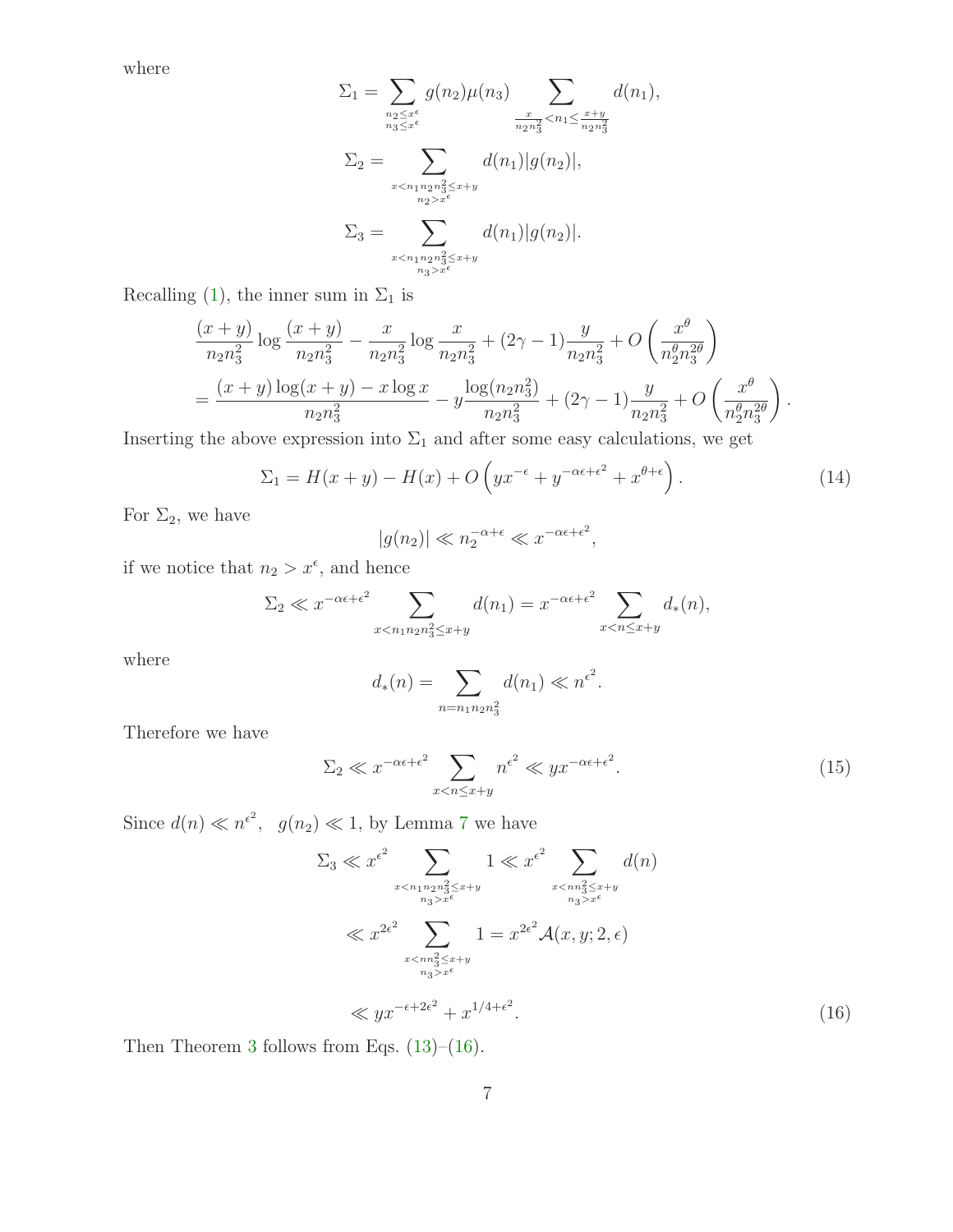#### 5 Acknowledgments

The authors express their gratitude to the referee for a careful reading of the manuscript and many valuable suggestions, which highly improve the quality of this paper.

#### <span id="page-7-12"></span>References

- <span id="page-7-1"></span>[1] R. C. Baker, The square-free divisor problem II, Quart. J. Math. Oxford Ser. (2) 47 (1996), 133–146.
- <span id="page-7-2"></span>[2] O. Bordellès, A note on the average order of the gcd-sum function, *J. Integer Sequences* 10 (2007), [Article 07.3.3.](http://www.cs.uwaterloo.ca/journals/JIS/VOL10/Bordelles/bordelles90.html)
- <span id="page-7-3"></span>[3] O. Bordellès, Mean values of generalized gcd-sum and lcm-sum functions, J. Integer Sequences **10** (2007), [Article 07.9.2.](http://www.cs.uwaterloo.ca/journals/JIS/VOL10/Bordelles2/bordelles61.html)
- <span id="page-7-4"></span>[4] K. Broughan, The gcd-sum function, *J. Integer Sequences* 4 (2001), [Article 01.2.2.](http://www.cs.uwaterloo.ca/journals/JIS/VOL4/BROUGHAN/gcdsum.html)
- <span id="page-7-5"></span>[5] K. Broughan, The average order of the Dirichlet series of the gcd-sum function, J. Integer Sequences 10 (2007), [Article 07.4.2.](http://www.cs.uwaterloo.ca/journals/JIS/VOL10/Broughan/broughan1.html)
- <span id="page-7-10"></span>[6] J. Chidambaraswamy and R. Sitaramachandrarao, Asymptotic results for a class of arithmetical functions, *Monatsh. Math.* **99** (1985), 19–27.
- <span id="page-7-7"></span>[7] J. M. de Koninck and I. Kátai, Some remarks on a paper of L.Toth, J. Integer Sequences 13 (2010), [Article 10.1.2.](http://www.cs.uwaterloo.ca/journals/JIS/VOL13/DeKoninck/dekoninck7.html)
- <span id="page-7-11"></span>[8] M. N. Huxley, Exponential sums and Lattice points III, Proc. London Math. Soc., 87 (3) (2003), 591–609.
- [9] F. Mertens, Uber einige asymptotische Gesetze der Zahlentheorie, J. Reine Angew. Math. 77 (1874), 289–338.
- <span id="page-7-0"></span>[10] S. S. Pillai, On an arithmetic function, J. Annamalai Univ. 2 (1933), 243–248.
- <span id="page-7-8"></span>[11] H. E. Richert, Uber die Anzahl Abelscher Gruppen gegebener Ordnung I, Math. Z. 56 (1952), 21–32; II. ibid. 58 (1953), 71–84.
- [12] L. Tóth, A gcd-sum function over regular integers modulo n, J. Integer Sequences  $12$ (2009), [Article 09.2.5.](http://www.cs.uwaterloo.ca/journals/JIS/VOL12/Toth/toth3.html)
- <span id="page-7-13"></span><span id="page-7-6"></span>[13] Y. Tanigawa and W. Zhai, On the gcd-sum function, J. Integer Sequences 11 (2008), [Article 08.2.3.](http://www.cs.uwaterloo.ca/journals/JIS/VOL11/Tanigawa/tanigawa12.html)
- [14] W. G. Zhai, Square-free numbers as sums of two squares, in Number Theory, Developments in Mathematics, Springer, 15 (2006), 219–227.
- <span id="page-7-9"></span>[15] D. Zhang and W. Zhai, Mean values of a gcd-sum function over regular integers modulo n, J. Integer Sequences 13 (2010), [Article 10.4.7.](http://www.cs.uwaterloo.ca/journals/JIS/VOL13/Zhang/zhang10.html)